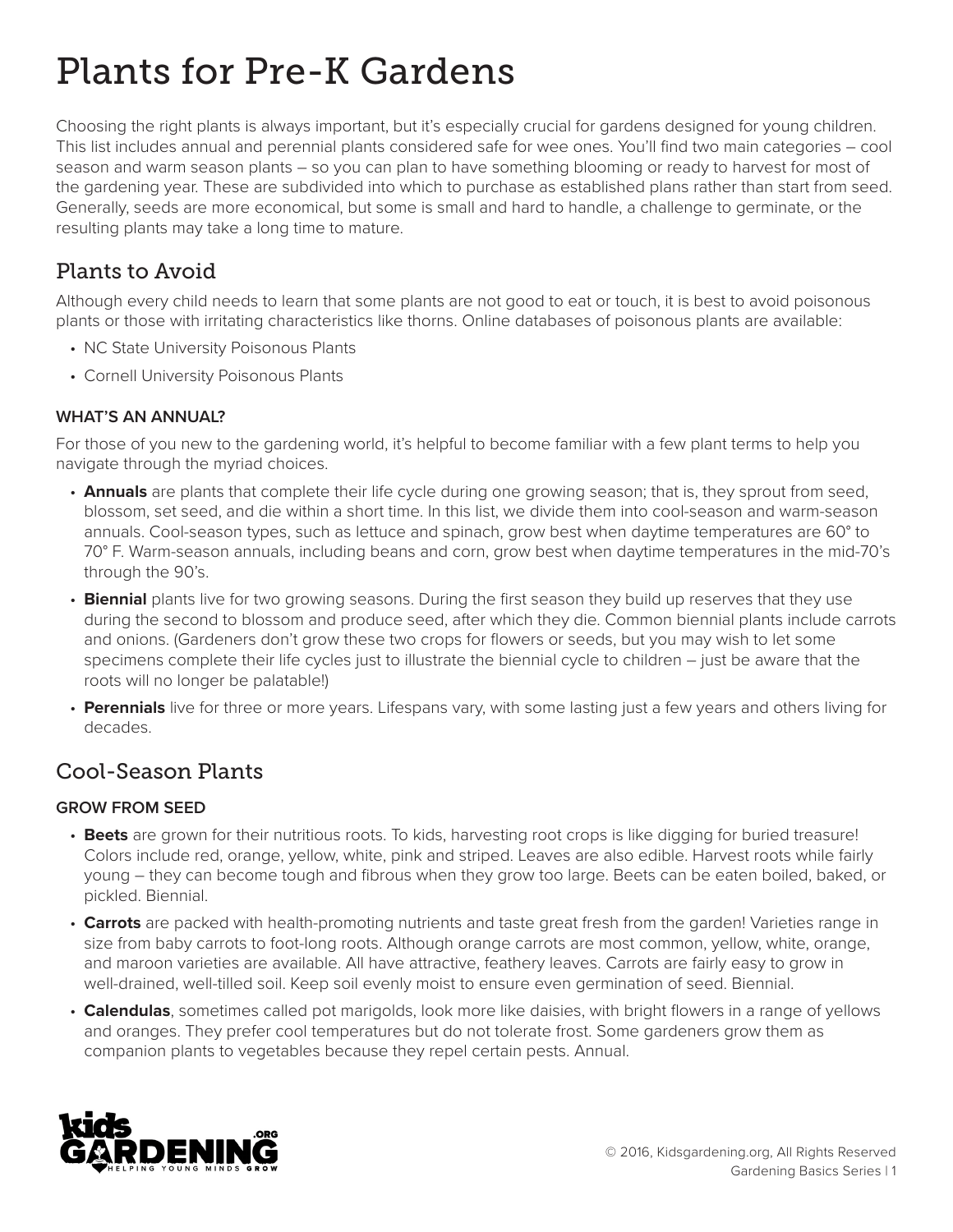- **Dill** can grow up to five feet tall with airy foliage and beautiful yellow flowers. This herb is used to flavor dill pickles, dressings, fish, and dips. The flowers attract butterflies, and the leaves are a food source for swallowtail butterfly caterpillars. In hot climates it grows best during the spring and fall months, but it thrives all summer in cooler climates. Annual.
- **Lettuce** grows quickly and forms the foundation for fresh classroom salads. Dozens of varieties are available in many different colors (reds, purples, and all shades of green). Heading lettuce forms a tight mass of leaves that you harvest all at once. Looseleaf lettuce can be harvested by the leaf throughout the growing season. An excellent crop for both spring and fall. Annual.
- **Radishes** germinate in 3 to 7 days and many are ready for little hands to harvest 30 to 45 days. Like beets and carrots, the roots are the prize, and they come in a wide variety of shapes (round to oblong), colors (including red, white, pink, purple, yellow), and sizes. Most are eaten raw to add a spicy flavor to salads. Annual.
- **Peas** come in several different types from snow peas to field peas, some with edible pods and others dried and used for soups. Most have a vining habit and need support in order to yield a good crop. Try growing them on a trellis, fence, or bamboo tepee. Peas are a good source of protein, minerals, and vitamins, and they're great fun to pick. Annual.
- **Spinach** leaves are packed with powerful nutrients such as Vitamins A, C, iron and calcium. It grows easily and very quickly, and prefers the cool temperatures of spring and fall. You can start harvesting as soon as plants have five or six leaves. Annual.
- **Swiss Chard** is grown for edible petioles (leaf stalks) and leaves. The variety 'Bright Lights' is popular with kids because its stems and leaf veins come in a range of bright colors, including yellow, pink, red, orange, purple, white, and green. Like spinach, it's high in vitamins and iron. Annual.

#### **OBTAIN ESTABLISHED PLANTS**

- **Broccoli**, grown for its green, immature flower buds, is a tasty treat that is also high in nutritional value. When you offer kids the opportunity to "eat flowers," they're sure to be intrigued! Broccoli can blossom prematurely (called bolting) in hot weather, so plant seedlings when the weather is cool to ensure a good harvest. Annual.
- **Brussels Sprouts** as you may guess from their appearance, are related to cabbages. They are a fun size for small children, especially when they grow alongside a cabbage for size comparison. Annual.
- **Cabbage** forms an edible head of tightly clustered leaves. They come in a variety of sizes and colors (red, purple, and white). Eat it cooked or raw. Annual
- **Onions** are a universal seasoning. Grow and taste both the edible bulbs and green tops. Plant onions seedlings or "sets" (small onion bulbs), available from garden centers and catalogs in the spring. They vary in skin color (white, brown, yellow, red, or purple), shape, and flavor (from sweet to spicy). The tops grow quickly for student sampling. Biennial.
- **Pansies**, with their happy "faces" and wide array of colors, are definitely kid-pleasers. They're also easy to grow. The flowers are edible and great for pressing to use with craft activities. They grow and blossom best in cooler temperatures. Annual.
- **Parsley** is high in Vitamin A and by weight has more Vitamin C an orange! The curly variety has a tight, mounding growth that resembles a bed of soft moss, making it a nice "touch plant". Parsley is also a food source for black swallowtail butterfly caterpillars. Biennial.
- **Snapdragons** come in a range of sizes (from dwarf to tall) and in every color except true blue. Kids love pinching their velvety, tubular flowers to make the "dragon's jaws" snap! Annual.

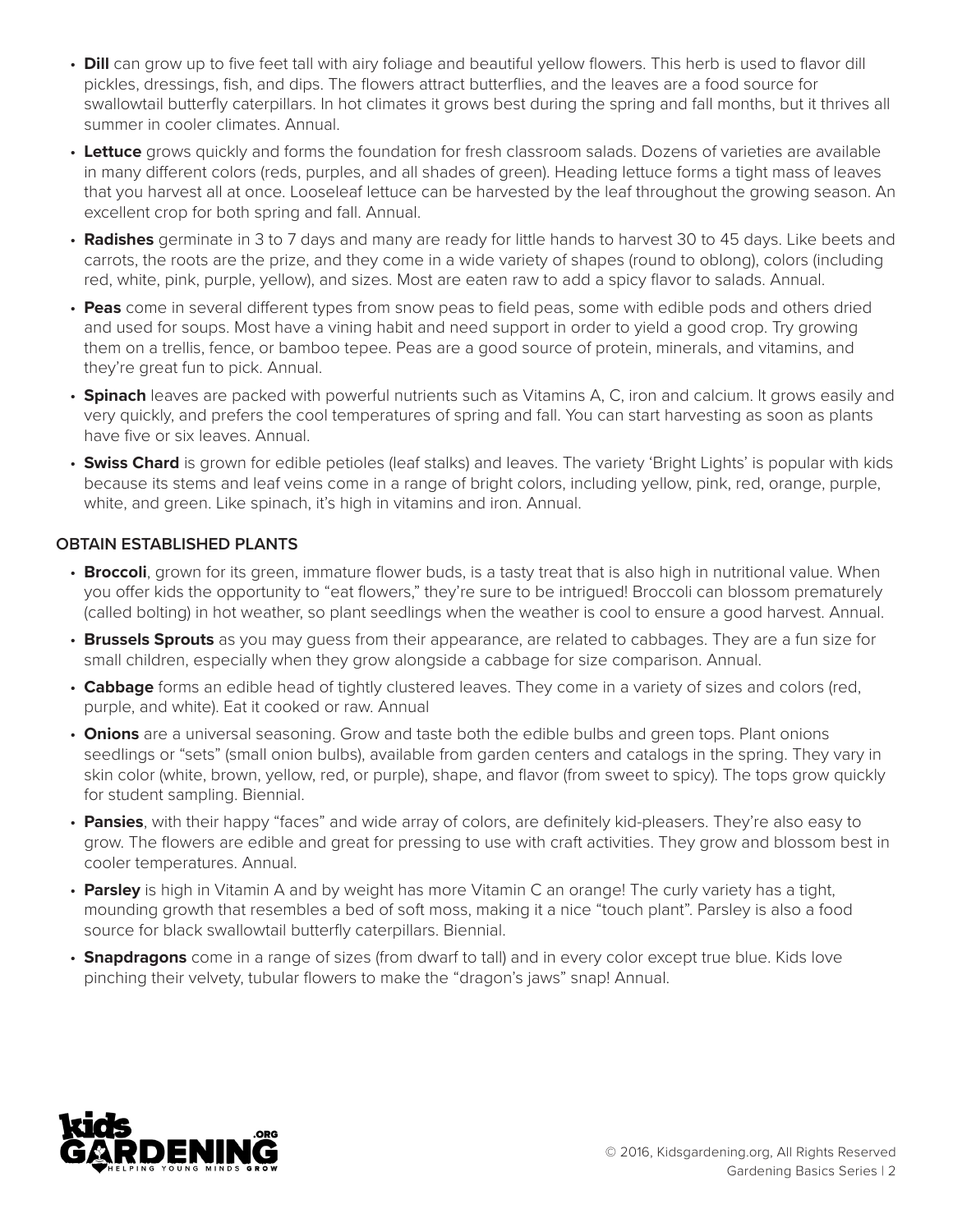## Warm-Season Plants

#### **GROW FROM SEED**

- **Bean** seeds are large enough for kids to handle easily and plant, and they grow quickly, some maturing in as few as 45 days. Both bush and pole varieties come in a wide array of types and colors include yellow, green, and purple. Pole beans are great for creating child-friendly structures like tepees and tunnels. Kids can harvest snap, string, or French beans for eating raw or cooked. Types meant for drying, such as pinto, kidney, and black beans, stay on the vine until the pods become brown – they make an exciting package for curious kids to open, with shiny, colorful seeds inside. Annual.
- **Cantaloupes** provide sweet, refreshing fruit and are a wonderful source of Vitamins A and C. These vining plants require lots of room to spread (leave at least 5 feet between standard plants, and 3 feet between compact "bush" varieties). Children will enjoy monitoring the growth of these ball-shaped fruits. Annual.
- **Sweet Corn**, with its tall stature, can offer a structural as well as edible element to a preschool garden. Because it is pollinated by the wind, in order to get edible ears you need to plant it in blocks of several rows (at least 3 by 3 feet) or in tight "hills" of at least 3 stalks. After you harvest, leave the stalks in place and let kids play hide-and-seek in the patch, and use the stalks to make decorations. Annual.
- **Cosmos** has fine, delicate foliage and bright daisy-like flowers in orange, yellow, red, pink, white, and purple that attract butterflies. It's very easy to grow, even in poor soil. Different varieties grow from 16 inches to 4 feet tall. Annual.
- **Cucumbers** can be eaten fresh, added to salads, or turned into pickles. Like its cousin the cantaloupe, it's a vining plant. Let it sprawl across the ground, or if you're short on space, or train it up a trellis or choose compact "bush" varieties. Annual.
- **Gazania** is another daisy-type flowers with white, pink, red, orange, yellow, and some bi-color blossoms. It's fairly drought and heat tolerant. Blossoms close at night and in cloudy weather – have children watch for these changes. Perennial in zones 8-10; annual elsewhere.
- **Gomphrena** blossoms are made up of papery bracts (modified leaf structures) that make them easy to dry for play and for craft projects. Globe-shaped flowers come in purple, red, and white. Annual.
- **Gourds** are vining plants with fruits that come in a wide variety of shapes, sizes, and colors. Bottle gourds can be used to make birdhouses, luffa gourds for sponges, and ornamental types for creating table displays or even to use as playthings. Gourds have been used for thousands of years for decorative purposes and also used as early bottles, storage containers (the first Tupperware), utensils (spoons), and musical instruments. They produce vigorous vines that need support from a fence or sturdy trellis and lots of space to produce well. Annual.
- **Hollyhocks** are tall, old-fashioned garden favorites that are fairly drought tolerant and easy to grow. The large showy flowers come in a rainbow of colors that can be fun for young children to play with. Biennial or perennial.
- **Nasturtiums** are available as compact plants or trailing varieties with edible lily-pad-shaped foliage and velvety blossoms. Flowers range from white through yellows and dark red. Blossoms are sweet with a peppery watercress flavor and contain Vitamin C. They're beautiful on salads and sandwiches. Annual.
- **Peanuts** are perky green plants with bright yellow flowers. They have a fascinating growth habit: After pollination the flower stalk stretches down to touch the soil, and fruits (peanuts) develop underground. Annual.
- **Pumpkins** are a children's favorite kids love to grow their own Halloween pumpkins. Although orange pumpkins are the most common, they also come in red, white, and gray. Pumpkin plants need lots of room for their vines to spread. Miniature varieties may only need 6 to 8 square feet, but large types need between 50 and 100 square feet for healthy growth. At harvest time, pumpkins can be turned into jack-o-lanterns and their seeds roasted for a tasty and nutritious snack. Annual.

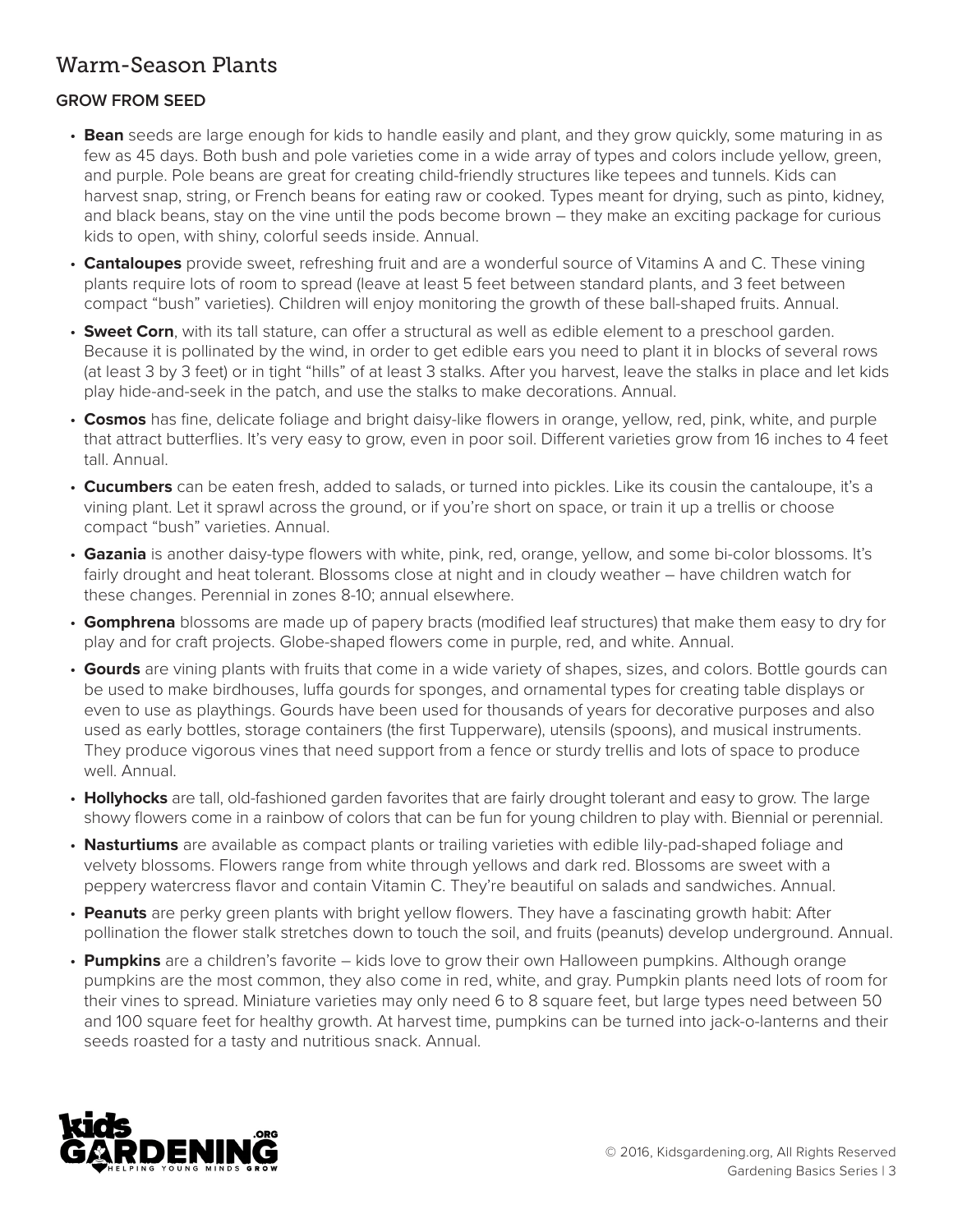- **Strawflowers**, like gomphrena, have papery bracts that make them excellent dried flowers. They come in a variety of colors including shades of red, orange, yellow, pink and white. Brighten up a winter classroom with flowers the children have helped grow.
- **Sunflowers** are universally loved by children. They're easy to grow and produce cheerful, vibrant, flowers. You can grow dwarf varieties no taller than your students or giants that tower to 8 feet tall. Flowers are also variable in size, from dwarfs that would fit in the palm of your hand to giants that are as large as your head. Colors include white, yellow, orange, and burgundy, and some bicolors. They're known for their edible seeds and seed oil, but the unopened buds and flower petals can also be eaten and taste like a mild artichoke. Flower petals are bittersweet. Annual.
- **Tithonia**, also known as Mexican sunflower, has red, orange, and yellow flowers that attract butterflies. The plants can grow tall and a bit wild looking, but they are heat and drought tolerant. Annual.
- **Watermelons** are a summer time favorite and rewarding for kids to grow. Like cantaloupe, plant them in hills and give them need lots of space (7 to 10 feet between hills). Annual.
- **Zinnias** come in hundreds of varieties, ranging from dwarf plants up to 3 feet tall, and in a rainbow of colors, some of which are specked and striped. Flowers may have a single layer of petal-like ray flowers or may have more layers for a fuller look. They are hardy and grow well in hot, dry conditions. Zinnias make great cut flowers and attract butterflies. Annual.

#### **OBTAIN ESTABLISHED PLANTS**

- **Basil**, like other culinary herbs, is a stimulating sensory plant for children to smell and taste. Aside from traditional basil, there are also lemon, lime, anise, and cinnamon flavored types. Leaf color and shape also varies, from tiny, pale green leaves to deep purple ruffles. They also come in different sizes, but classic basil can reach 2 feet at maturity. Basil grows best in full sun. Basil plants also produce attractive flowers, although if you are harvesting leaves for cooking it is best to remove flower buds and encourage vegetative growth. Annual.
- **Impatiens** bring bright color to shady beds. They come in red, orange, pink, purple and white, with some variegated and double blossoms. They're easy to grow and bloom continuously throughout the growing season. Annual.
- **Petunias** grow well during cooler months in the far south, but throughout the summer in cooler climates. The trumpet-shaped flowers bloom prolifically and come in a wide range of colors, some with interesting patterns including stripes and speckles.
- **Pineapple Sage**, another plant for sensory exploration, derives it's name from the pleasing pineapple-like odor of the crushed leaves. As an extra bonus, the foliage adds sweet flavor to teas and salads. The scarlet flowers attract hummingbirds and butterflies. Perennial in zones 8-10; annual elsewhere.
- **Rosemary** is an evergreen woody shrub that produces pine-scented leaves used in cooking and potpourri. Flowers are white or blue flowers and you can choose varieties with upright growth or with trailing branches. It is also commonly used in cooking with breads, meats and vegetables. Perennial in zones 8-10; annual elsewhere (bring it inside for the winter).
- **Stevia**, also known as sugarleaf, is another good sensory plant for children. The leaves taste 10 to 15 times sweeter than an equal amount of sugar! It grows slowly at the outset, but can reach 2 to 3 feet. Pinch off the flowers if you wish to maximize the sweetness of the leaves. Perennial in zones 8-10; annual elsewhere.

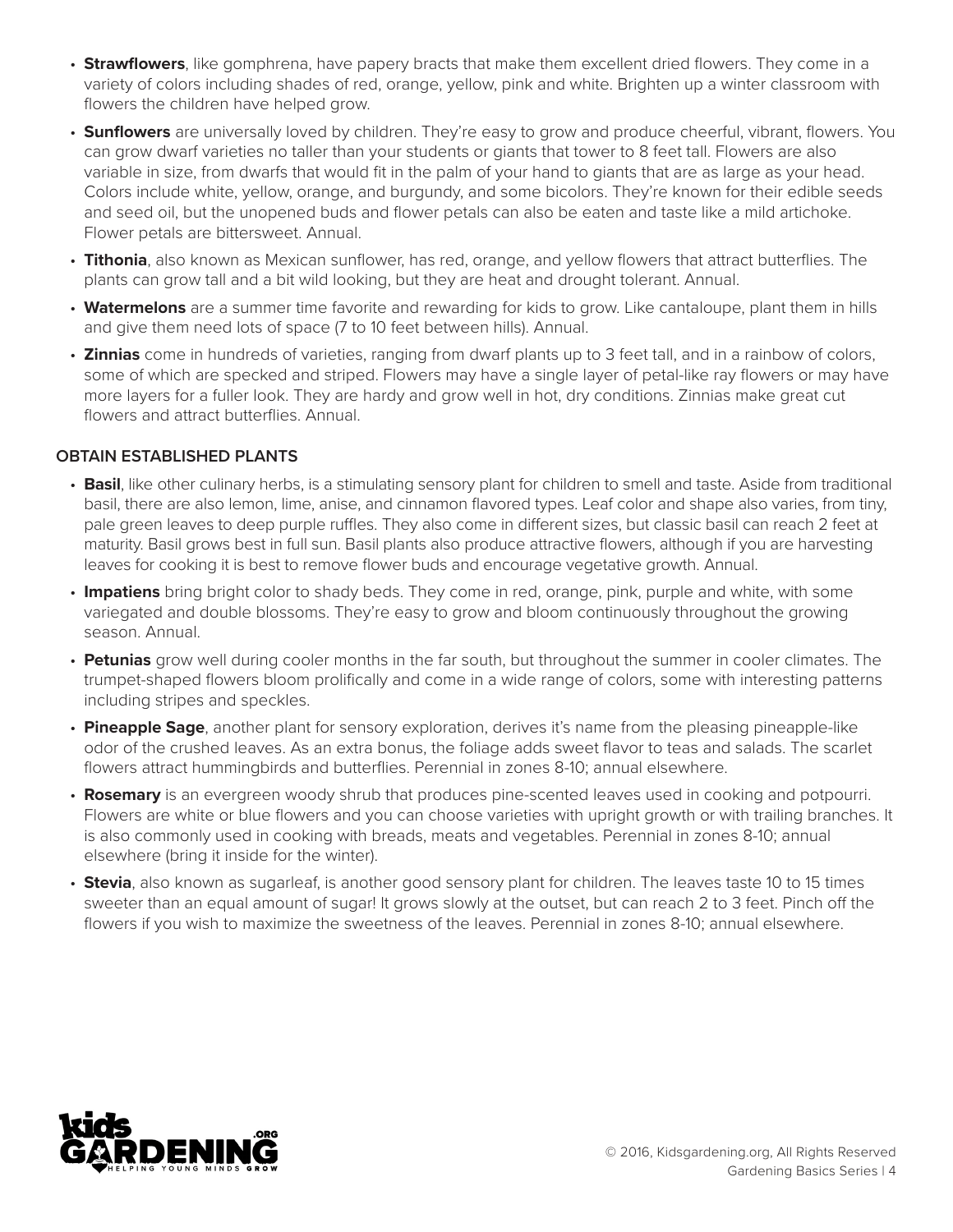# Perennial Plants

You'll find both flowering and fruiting perennials in this list. You can plant most perennials throughout your growing season, although each variety may have an optimum planting date for your area. The most flexible planting time in most areas is in the spring after chance of frost has passed, but many will also thrive if planted in summer or fall. If you do plant them in the heat of summer, monitor water needs frequently. If you plant in fall, allow enough time for roots to become established before cold weather hits. Seeds of many perennial are challenging to germinate, and most do not blossom during their first year, so start with small transplants or mature plants so you can enjoy the benefits sooner.

- **Black-eyed Susan** is a cheery, daisy-like flower that has a long bloom period. They make great cut flowers and also attract butterflies.
- **Blueberries** not only provide fruit early to mid-summer, they are attractive, low-maintenance shrubs with good fall color. Bush varieties range from four to seven feet tall, and "wild" blueberries stay low to the ground. All require acidic soil, but they have few pests other than hungry birds.
- **Butterfly Bush** (buddleia) can grow into a large shrub (up to 12 feet) and produces beautiful, fragrant, cone-shaped flower clusters in whites, purples, pinks and reds. As the name suggest, it attracts a number of butterflies and other insects. Once established, it is a very hardy and drought tolerant plant.
- **Catnip** is a member of the mint family, is easy to grow, very fragrant, and has attractive flowers. Young children enjoy growing this plant as a special treat for their feline friends.
- **Chives** are normally grown for their flavorful leaves, which can bring a mild onion/garlic-like flavor to dishes like salads and baked potatoes. Chive flowers are also edible and come in white, lavender, or purple.
- **Coneflower** is a North American native wildflower. New flower colors are being developed, but the most common are purple, white, or yellow. The ray-like petals surround a pincushion center. They're excellent cut flowers that also attract butterflies.
- **Coreopsis** has attractive yellow flowers that bloom throughout the summer. It's easy to grow and can tolerate poor soil and hot weather.
- **Coral Honeysuckle** is an evergreen to semi-evergreen vine with beautiful, tubular coral flowers that attract hummingbirds. Whether you grow it in the ground or in a container, provide a trellis for it to climb. Although it is easy to grow, it doesn't become invasive like Japanese honeysuckle (yellow blossoms).
- **Lamb's Ear** has soft, woolly, blue-green leaves that kids love to pet. This low growing, clumping perennial grows vigorously, so it can take the attention. Plant it along borders where small hands can reach it easily.
- **Lemon Balm** has attractive green foliage with a refreshing citrus flavor. Let children smell and taste the leaves, and add them to tea and fruit salads. Grows to 2 feet tall. Perennial in zones 4 to 9.
- **Mints** of all kinds are a sensory treat. The most common are peppermint and spearmint, but there are others to try, such as ginger mint and chocolate mint. Plants grow from 8 inches to 3 feet tall. All spread quickly by underground rhizomes, so if you don't want them to take over other plants, plant mint in a pots or a separate bed.
- **Monarda** (bee balm) attracts butterflies, hummingbirds and bees, providing lots opportunity for exciting observation. Flower colors include red, pink, white, and purple. It's a mint, so make sure it doesn't take over the garden. It will grow in part shade, but flowers best in full sun.
- **Oregano** is a compact herb plant with attractive pink and purple flowers. The herb is a favorite in Greek, Italian, and Mexican cooking. Plant it in full sun. Perennial in zones 5 to 9.
- **Salvia** is available in many different shapes, sizes and colors, with varieties adapted to different climates and growing conditions from very wet to very dry soils. The red, pink, white, purple, and blue flowers are borne on spikes and attract butterflies and hummingbirds. Remove spent blooms to encourage new flowers.